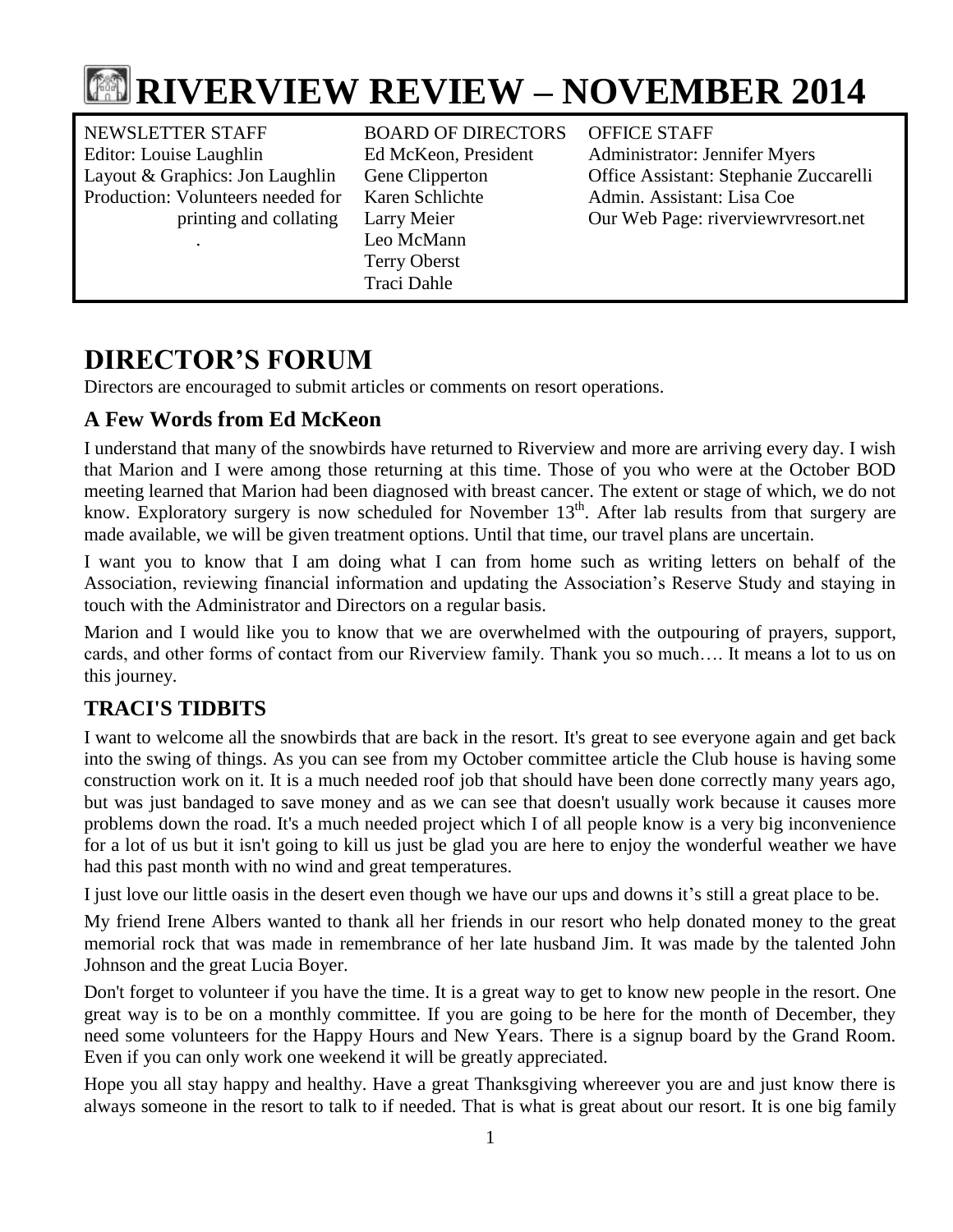and we always take care of family. Traci Dahle 801-971-3035 smoki1@smartfella.com.

# **RECYCLE**

### *By Karen Schlichte*

This is the third article on recycle. Check with the September and October newsletter for some important facts about recycle. Especially how long it takes in our land fill to decompose.

I have to agree we started this program and we didn't get very much information out there to help you. We hope that by the years end that everyone will be aware of how important it is to recycle. About 85% of our garbage can be recycled. Think about the impact we can make just in this resort if everyone does their part and recycle.

We have had one recycle area in the resort for the past two years but I agree it wasn't convenient for everyone. We hope by placing the "green" recycle bins in three other areas it will help you to do your part. Signs should be in place that will mark the recycle bins. Just remember, green bins are recycle and blue bins are for garbage. You will be surprised that once you recycle you will feel guilty when you don't!

I have recently learned that when you put your recycle in the bin please remove it from a bag. They take the recycle to a sorting place and if it's in a bag they won't bother with it but just throw it away. So everything in the recycle should be loose and please take time to remove the paper from the cans and to rinse them out. This will help keep the smell and insects away. Think about those who live near the garbage areas.

When in doubt whether you have something that is a recycle somewhere on the item there will be a seal, like a triangle with three sides and inside of this seal will be a number from 1 to 7, that is the grade of the plastic. To help you I have listed the following recyclable material. Place this in a convenient place.

METAL – Aluminum and steel: Beverage containers\*, aluminum foil, pie plates, food cans, bi-metal containers, aerosol cans, and lids.

GLASS – Clear, green, brown. Food, beverage jars/bottles and window glass. (Not accepted: Porcelain and china.)

PLASTIC – Any No. 1 through no. 7 plastic bottles, containers, jugs and jars. (Not accepted: plastic grocery bags.)

CARDBOARD – Corrugated boxes liners, dry food boxes, beer/soda carriers, shoe/tissue boxes, toilet paper rolls.

NEWSPAPER – All loose newspapers including slick paper inserts, mixed paper, junk mail; high grade paper, white/colored ledger, copier paper, envelops without plastic windows, facsimile paper, paper bags, manila folders, magazines, paperback books, mail catalogs, and telephone books.

\*ALUMINUM CANS should be put in the special containers near the dumpsters as these provide revenue for the resort.

\*\*Please bag and securely tie your trash and place in appropriate dumpster, "blue"! For more information log on to [www.Bullheadcity.com](http://www.bullheadcity.com/) and click on "Recycling". Recycle will be picked up on Tuesday and Fridays and garbage on Monday, Wednesday and Friday. The green rolling recycle carts at the pro shop and kitchen will be picked up on Thursday.

# **TREASURER REPORT**

### *By Karen Schlichte*

As our year is winding down I will be reporting on how we look compared to our year end budget. I hope this report you can understand somewhat better than the income and expense statement cash flow report.

Our HOA and RV storage information is through the month of September. Our non assessment income was over our budget amount by \$19,991.00. We collected on a past due resident by a sheriff sale, and we took in more on the internet income and vender commission than we planned on.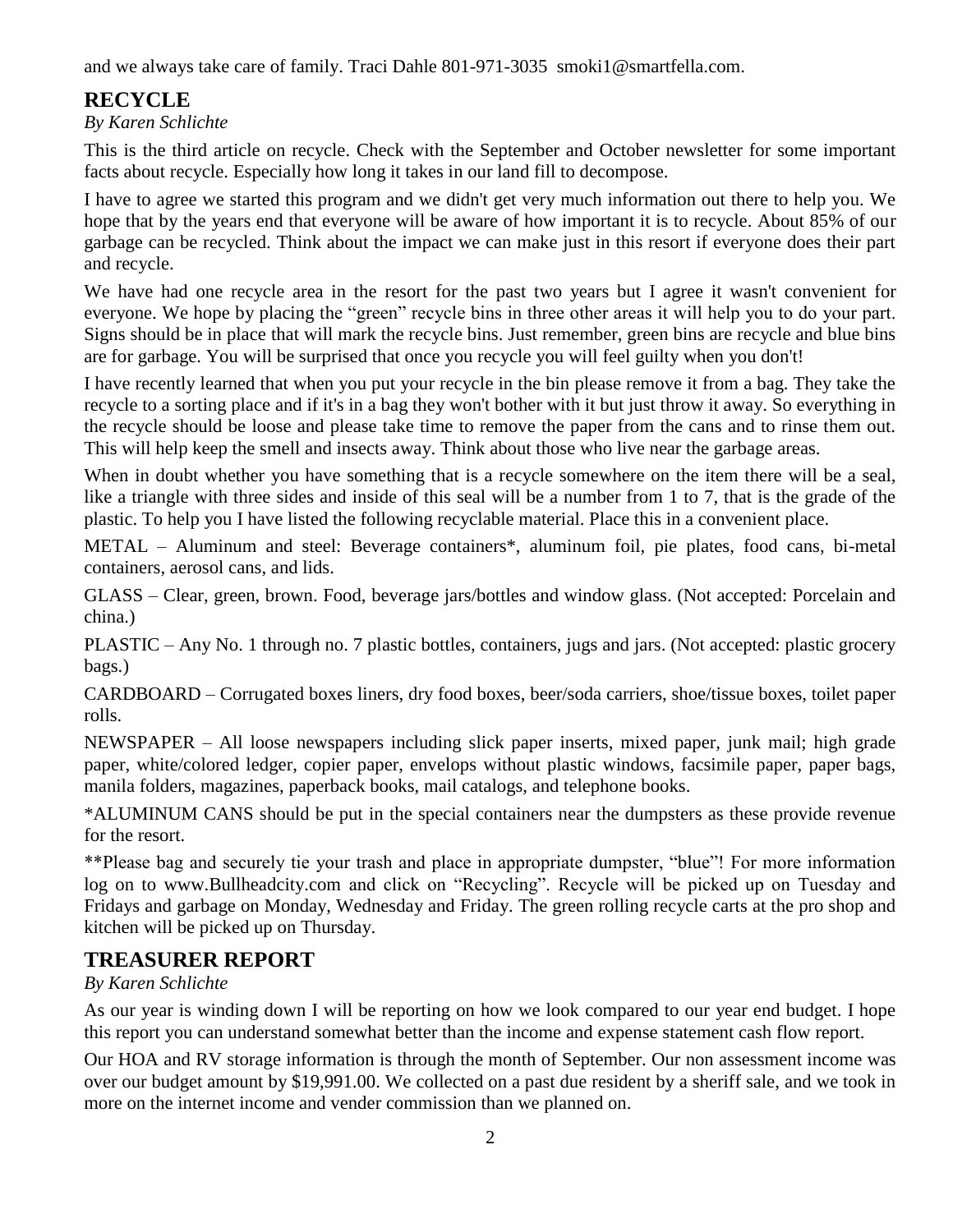Our personnel expenses were under budget by \$7,451.00 and our utilities were over budget by \$4,658.00 which was reflected in our sewer costs. Our grounds care was under budget by \$5,889.00 which was reflected in the maintenance of our water lines.

Maintenance expenses were under budget by \$15,329.00. Areas that were under budget were our building maintenance, janitorial supplies and electrical serves and supplies. So the total expenses for the year are under budget by \$14,808.00.

Our reserve balance is \$966,888.00. Our monthly contribution and interest income was \$11,960.00. Expenses for September were \$38,591.00. \$5,005.00 went to roof consulting; \$14,512.00 was the cost to refurbish the indoor and outdoor spas; \$5,174.00 was for the replacement of electrical pedestals; \$6,500.00 was the deposit for moving the gas lines on the roof and \$7,400.00 to replace two golf carts. The two that were replaced are being used by the maintenance personnel.

The golf course income was over by \$23,349.00. We have exceeded our year budget for membership nonresident, membership punch cards and resident green fees. We need another \$10,000.00 to make our year end budget on resident membership and \$300.00 for nonresident punch cards and \$6,571.00 for nonresident green fees. We have three months to do this.

We have until the end of the year to make the budget amount on personnel expenses, utilities and grounds care. The reseeding costs have not all been included. The overall budget for the golf course now looks better than in past years at year's end.

### **ADMINISTRATOR'S REPORT**

#### *By Jennifer Myers*

It seems we are back in full swing with all the activities going on! As far as the roof project is concerned, it is moving along nicely. I realize it is still an imposition to some and we apologize for that and appreciate your understanding. A reminder, please don't go through the cones in the construction areas. It is very dangerous.

We have been informed by Suddenlink that the internet modems that some of our residents currently have, may become obsolete in the near future. You may be required to exchange your modem soon. Stephanie is working with Suddenlink to get this taken care of.

Office staff is currently working with the Finance Committee on the 2015 budget. This will help in the determination of the monthly dues for the year 2015. Thank you to the Finance Committee members for your commitment in this yearly task.

I'd also like to give a shout out to all of the volunteers here at Riverview. Without you, the monthly dues would be much more expensive in order to pay for all that is done by the volunteers. The dedication is very much appreciated.

I'm sure that the governing documents have changed since some of you have purchased at Riverview. If you have any questions regarding pet rules, property improvement rules, or any other CC&R, Bylaw or General Rule, stop by the office and pick up a current copy.

And please, enjoy all that this great place called Riverview Resort has to offer!

### **STEPHANIE'S REPORT**

#### **BIG HEARTED HOMEOWNERS**

All of our donated medical equipment has been gifted to various Organizations. You may contact any of the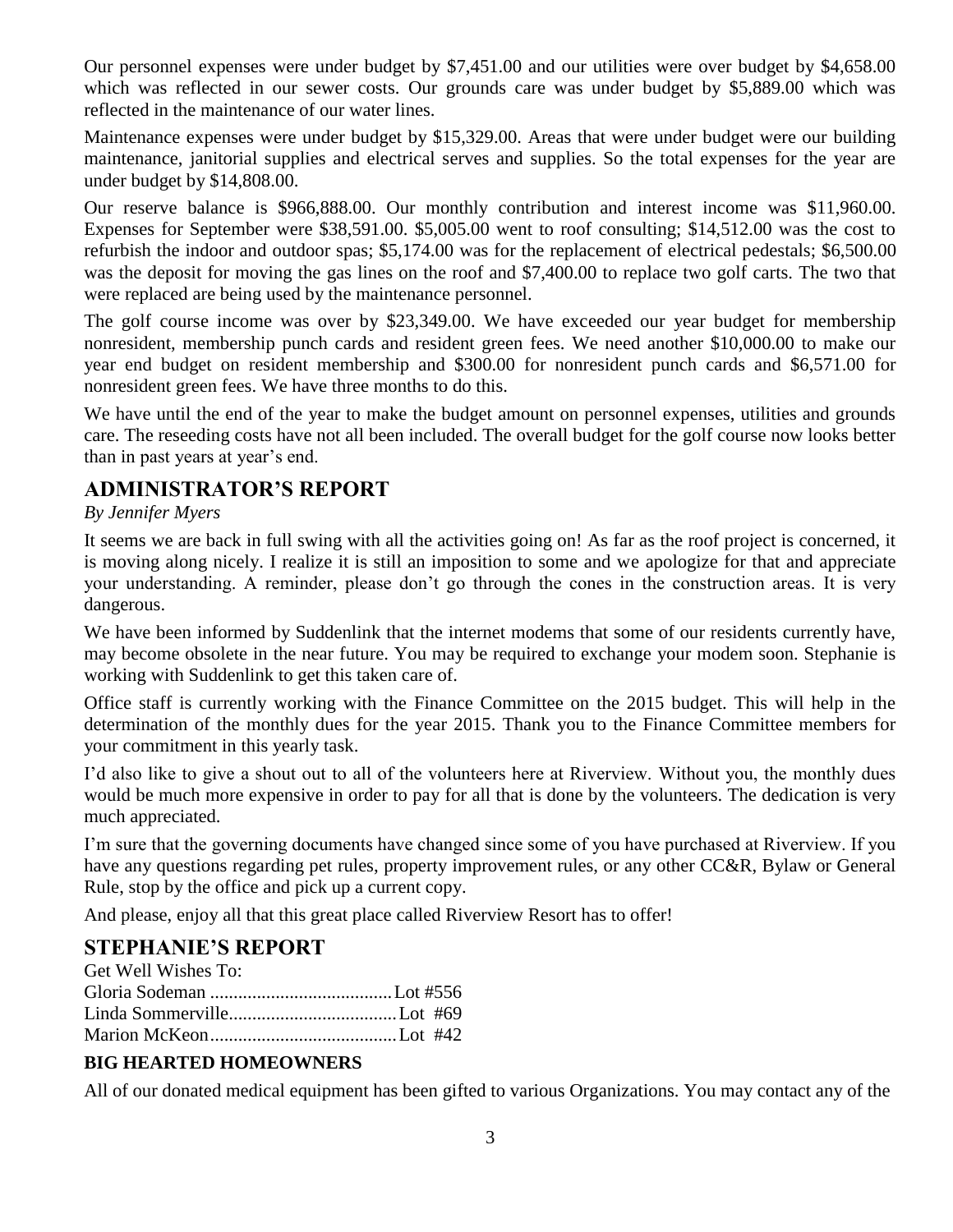designated locations by phone and reserve them at no cost.

Thanks again to the residents for their donations  $#574$  Runkle, Jim & Pat,  $#479$  Oberst, Terry & Sherry #460 Reinbolt, Gary & Dee, #604 Brown, Dave & Donna all donated to the candy fund for the counter, Thanks to all of you for your generosity.

### **THE NEEDLERS**

*By Teresa Simmons #470 480-370-5449*

We meet to socialize while we work on projects like Knitting, Crocheting, Embroidery, Cross-stitching or any needle art.

This year you can learn to knit or crochet by joining me as I teach you how to knit and/or crochet an afghan. These Afghans are made by joining blocks together. Each block will teach you new and different stitches. By the time you complete all the blocks you will be an experienced knitter and /or crocheter. There are no time limitations. You may work on this at your own pace. I will guide you all the way.

I will also help/teach you other projects if the afghan does not interest you. Just bring your own pattern(s) or explore some of mine. Looking forward to "needling" with you. Supplies list is in the bulletin board in Craft Room.

Tuesday 10:00-12:00 Craft room

### **FYI**

Current magazines are welcome in the library, please take older issue to recycling

Please return all DVD's & Video Tapes, Please be kind and return

Please remember the speed limit is 15MPH

# **WELCOME PARTY**

#### **New Owners and Renters**

#### *By Nancy Willson*

The "Welcome to Riverview Resort" Club would like to invite anyone who has recently purchased property or are new renters to our first Welcome Newcomers Party.

It will be held on December 10 at 2:00pm in the Pro Shop Lounge.

Snacks and prizes will be provided by the "Welcome to Riverview Resort" Club. Please bring your beverage of choice.

The club will have information on activities, committees and amenities available in our beautiful community.

We would also like to extend this invitation to all Board of Directors, Resort Staff and Committee Chairs.

# **RACQUET CLUB**

#### *By Don Hall*

Hello to all our Tennis and Pickleball friends, and welcome back for the 2014-2015 season. I would like to thank everyone who volunteered to assist in various function of our Racquet Club-they are the ones who make our club work.

The pickleball courts and tennis courts are being used daily. Everyone is welcome to come and play "drop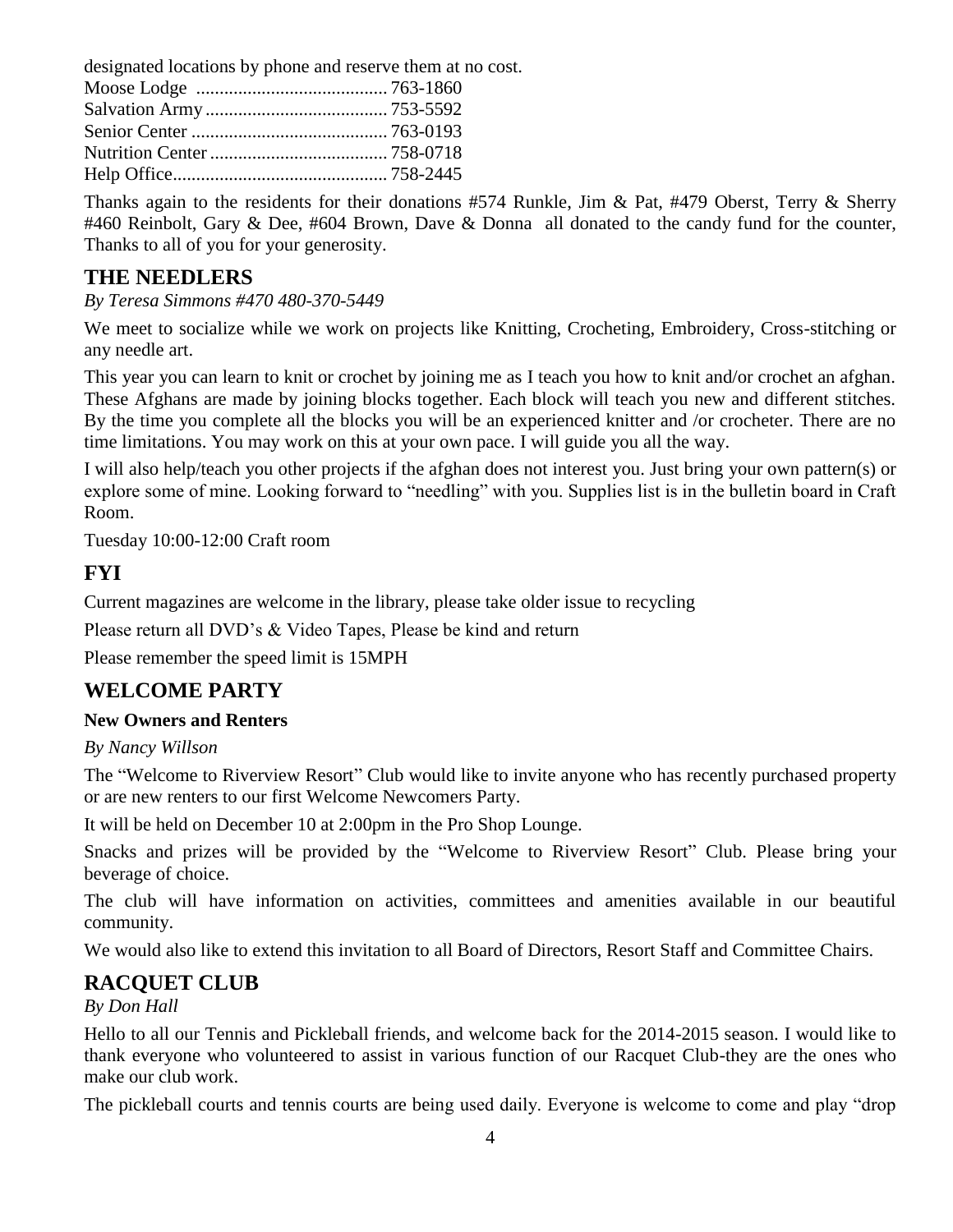in" tennis or pickleball from 7:00 to 9:00 AM, Monday thru Sunday. Please sign up at the courts to reserve your tennis or pickleball court, at all other times.

Lessons for tennis start on Oct. 21 and  $29<sup>th</sup>$ , 9AM to 10:30AM Tuesday and Friday.

Pickleball lessons start Wednesday Oct. 29 from 9AM to 10:30Am.

# **Pearl Harbor Day Breakfast:**

This popular event, which benefits the Riverview Racquet Club, will be held on December 6<sup>th</sup> from 7 to 9AM, in the Grand Room. Tickets will start being sold three weeks earlier in Nov. on Tuesday and Thursday from 1-3 pm.

See you on the Courts.

# **CHRISTMAS CART PARADE**

### *By Traci Dahle*

The annual Christmas cart parade will be on Sunday December 7th. Please mark your calendars and plan on being around. Decorate your golf carts, ATV's, and bikes. Don't forget if you are on a Committee or group you can promote your people. Swimmers, stretch and tone, line dancers, golfers, racket club, Landscape and Maintenance, BOD, card players, wood workers, finance, activities and anything else you want to. It is just a free-for-all on how you want to decorate.

The parade is not just for the people in it. Please stay home and watch and listen for the parade to enter into your neighborhood. We start at 3:00 P.M. at the pro shop and work our way north starting on Saipan. We finish on Jacarta going back to the pro shop. It takes about 1-2 hours. For those of you in the parade, bring your dish to share before we start. You can put it in the fridge or plug it in to keep it warm. We will also have plates, napkins and plastic ware, bring your own drinks. We will provide a meat dish.

There will be a sign up sheet in the club house. Please sign up so we know how many people will be there. If you have any questions contact me at 801-971-3035 or smoki1@smartfella.com.

### **QUILTING**

*By Nancy Latham - 928-704-9248*

Meets every Friday in the craft room

9AM-11:30 –noon

Please come and join us. Bring your own projects to share or just to visit. We work on various projects and sometimes a group project. Sewing machines are available or bring your own. Need help with something quilty we have lots of people here that help you.

### **MAINTENANCE & LANDSCAPE**

#### *By Dean Willson, Chairperson*

We are glad to be able to promote Landscape and Maintenance improvements to common areas in our resort, and we welcome your suggestions.

As approved in the resort 2014 budget, two large terracotta pots are now in the archways at the Kobe gate. And we are working with the approval from the Board of Directors and assistance from the resort maintenance staff to mount decorative metal artificial desert foliage into each pot that will withstand our strong winds.

John Core, head of Maintenance, has walked with us to inspect the trees planted in the last two years to determine necessary replacements and maintenance. As a result, forty trees will soon be better supported using steel fence posts, coated wire to a loose cushioned ring. Twenty-three trees on the golf course now have a ground level protective sleeve. And thirteen trees damaged primarily by wind are to be replaced in November.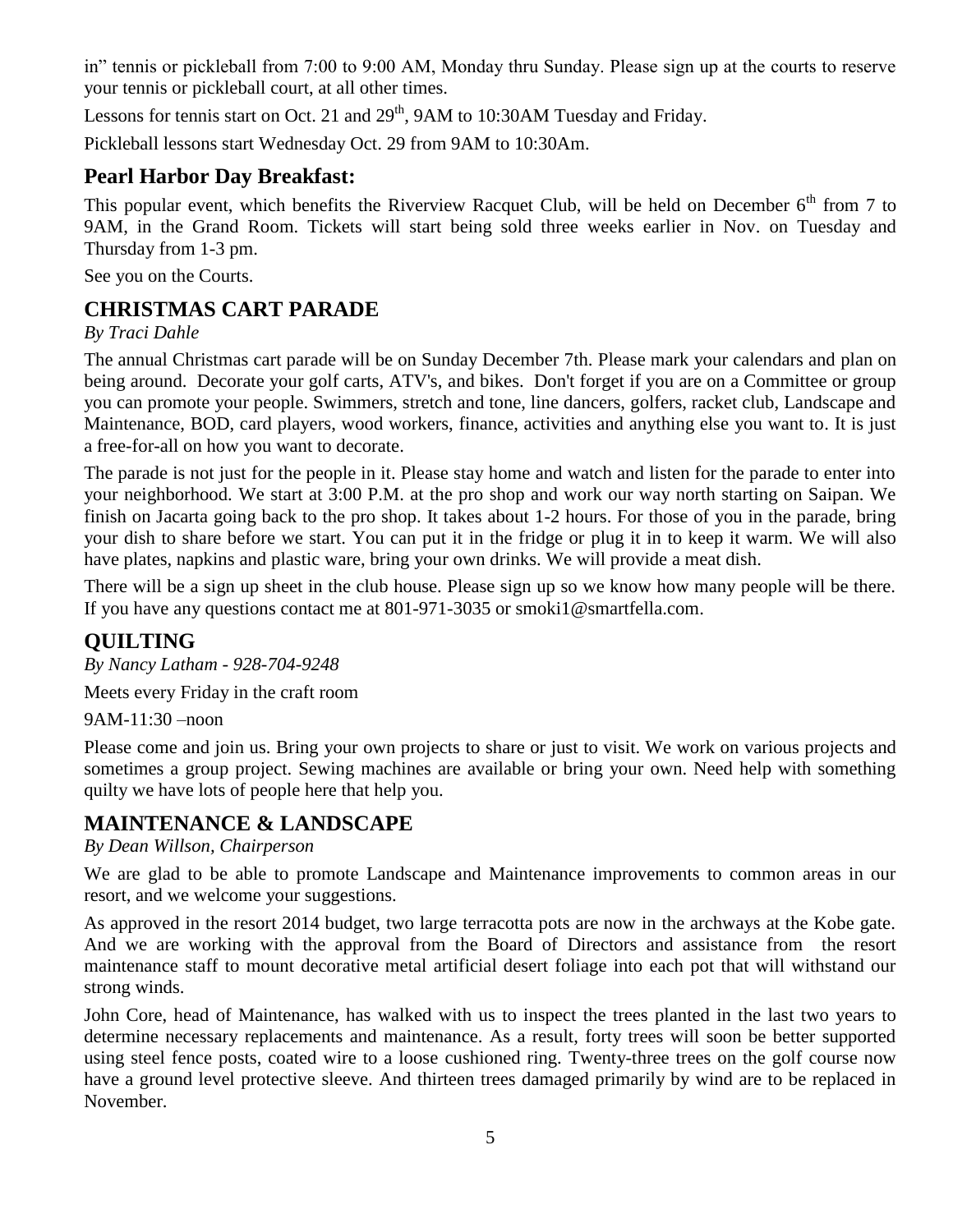We must all remember that common ground is owned by the Association; therefore any change to landscape on common ground requires formal approval by the Board of Directors.

In December we will be requesting volunteers for Friday January 9, 2015 to assist Maintenance with cleaning dead foliage and trash from the barranca and outside the resort wall.

NOTE: If any resident sees a need for resort maintenance, please submit the "RESIDENT COMMENT FORM" to the Resort Office.

We invite you to visit our next committee meeting at 10 am on 3 November 2014 in the Pro Shop Lounge.

# **ELECTION -ELECTION**

*By Nancy Willson, Election Committee Chairperson*

This year there will be two seats available on the Board of Directors. Last year there were three(3) openings and Three(3) people stood up to the plate, as thrilled as the Election Committee was to get these three(3) individuals to run for office, it was boring counting the candidate ballots.

It would be so exciting to have ten (10) people running for office, so please consider picking up a Candidate Packet, turning this election year to the Board of Directors into a real "horse race".

With that in mind you can pick up your Candidate Packets the week of December 1st –December  $5<sup>th</sup>$ , 2014 during normal business hours. The Packets **must** be returned the week of December 8<sup>th</sup> – December 12, 2014. Make sure that before you leave for the Holidays that you pick up your packet and return it to the office. Any questions call the office at 928-758-5950 or contact Nancy Willson at 651-247-5576.

A little incentive for all you candidates , there will be only one (1) Meet the Candidates event held on January 9<sup>th</sup>, 2015. Cheese, crackers and wine will be served what more could a candidate ask for.

### **FROM THE GOLF COURSE**

*By Doreen Hansen*

Today (Oct. 20) we received an awesome comment from an "out of park" golfer (Jerry Saulton) and his group of 4. They come from Sitka, Alaska every year and he stated, "We have been coming here for over 10 years and play most of the courses. This one is always the most well-kept. This year it was even in better condition than any course I have played." Thank you so much, Jerry!

Since opening on Friday, Oct. 17, we have received some wonderful comments on the beautiful condition of our course. Shorty, Cyle, Lee, and all the volunteers who have put in so many long, hot, and hard hours to get our course up to par deserve our thanks and appreciation. It takes a lot to keep our course nice and their work certainly shows!

We're getting ready for our first "fun" night of golf (When Pigs Fly) that will be held on Friday, November 7. It looks like it's going to be a blast! Sign up at the golf course if you're interested in participating.

Tuesday Ladies', Wednesday Men's, and Thursday Scramble leagues will start the first week of November. Remember, to play in the leagues, you must join the Golf Association. The fee is \$30.00 per person. This fee also includes the 10 lunches following the Scrambles every other week.

We realize the golf course is a beautiful place to take a walk, and convenient to cut across; however, please do not walk on, cut across, or take drives through the course from dawn to dusk – for your safety. Also, dog owners, please have the courtesy to keep your dog(s) off the course at all times. There are established places in the resort to allow your dog to do its business and the golf course is not one of them. Thank you for your consideration.

# **PRO SHOP REPORT**

*By Ken Dahle, Pro Shop Committee Chair*

Thanks to all of you who attended our October Barbeque. We served 195 hamburgers on a beautiful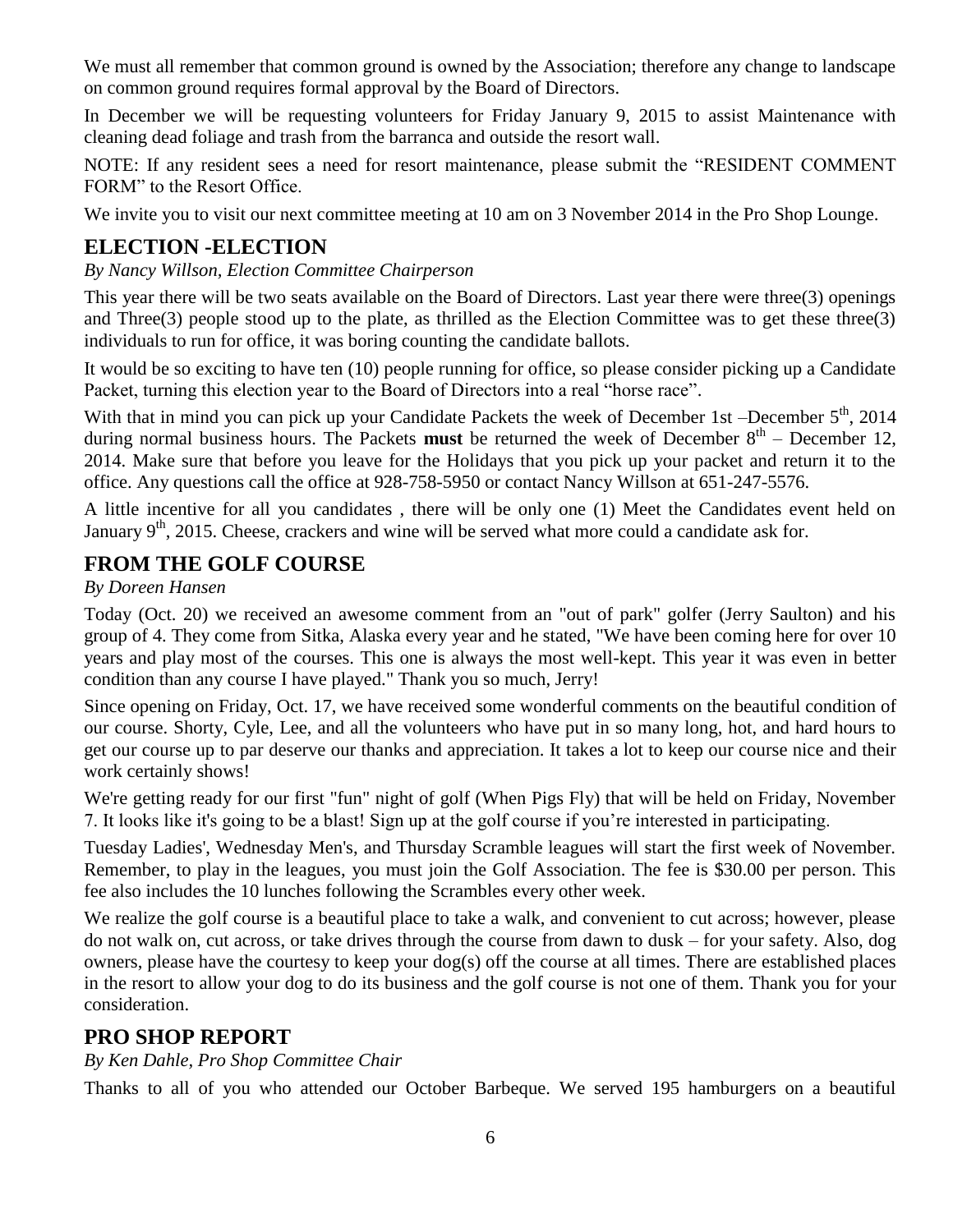afternoon with very little wind and made \$442.93 after expenses. A big thank you to all the volunteers who make this such a fun and popular event. We had 2 50/50's of \$59.00 each. Pat Runkle and Gordon Parlette was the lucky winners in this drawing. Our "Putt Off" was another success with 4 winners. 1st place Dean Wilson, 2nd place Gloria Carbert, 3rd place Bill Brown and 4th place Don Hawley. All the monies for the "Putt Off" is given back to the participants of this event. All other proceeds from this activity goes for improvements to the Pro Shop and golf course.

Our next Pro Shop Meeting is Friday November 7th at 10:00 AM (earlier than normal so we do not interfere with "When Pigs Fly") and our next barbeque will be held on Friday, December 12th. There will not be a barbeque in November so as not to interfere with Thanksgiving. Tickets will be sold in the shuffle board room, no date has been assigned until our next Pro Shop meeting.

Don't forget to get your tickets for the "When Pigs Fly" Friday November 7th. Lez and Clyde Grosz and their crew have a lot of fun activities planned including dinner and night golf. Tickets are available at the Pro Shop. You don't have to be a golfer to join in as there is a dinner and some other fun games planned.

The Pro Shop Committee asked Larry Meier, our liaison to put on the BOD agenda "to proceed with concrete for Phase 1" of the cart path project and it passed. Jennifer will be scheduling this when time permits, some parts may have to be done next year when we re-seed so as not to interfere with golfers.

New "TEE" markers are on hole number 1 and we will be asking for donations to do the other 8 holes. More information will be forthcoming.

The HOA replaced 20 of the Pro Shop patio chairs which were badly needed. The old ones were worn out. Thanks, Jennifer.

Thanks to all and again WELCOME back.

### **ACTIVITIES COMMITTEE**

#### *By Linda Somerville*

Obviously October events did not go as planned but a huge thanks go out to the October team for doing what could be done in a very difficult situation. November definitely looks more promising kick off with Patio Sales on the 1st, Veterans Day Recognition on the 11th and Craft Fair and Bake Sale on the 15th. There will be no Happy Hour on the 1st but the rest of the Saturdays have entertainment and dinners planned. Annual Thanksgiving Day Pot Luck is scheduled with turkeys provided and cooked by the Activities team. Please use the signup sheets for this event (there is a \$2 charge per person) collected during event. Also mark your calendars for December 1st for the annual Mohave High School Choir Holiday Concert performance. Show begins at 7pm in Grand Room. Remember goods times need great people, so sign up to lend a hand - see the board outside Grand Room.

### **OCTOBER ACTIVITIES**

#### *By Traci Dahle*

I want to thank all my committee members for the month of October. We got off to a slow start with no airconditioning in the grand room, so the first two weekends had to be cancelled. We planned a Happy Hour on the third weekend, not knowing where we were going to have it. We considered out by the pool or on the new cement pad at the golf course, but the heat prevailed and we had it in the grand room with fans blowing in all directions to cool off. This was our welcome back Oktoberfest party on October 18<sup>th</sup>. We didn't have the real big hoopla because it was a "last minute" planning thing. We had polish sausage, sour kraut, red potatoes and chocolate cupcakes. We didn't have a lot of people and the ones that did come left early because of the heat or they had other plans because they didn't know what was going on either. But we still had fun and enjoyed seeing everyone at the clubhouse for the first time for this season.

We had a great Happy Hour on the 25th with the strangers playing. Thanks to Jon Core our maintenance supervisor who made sure we had air conditioning by Friday afternoon. We had quite a bit more people but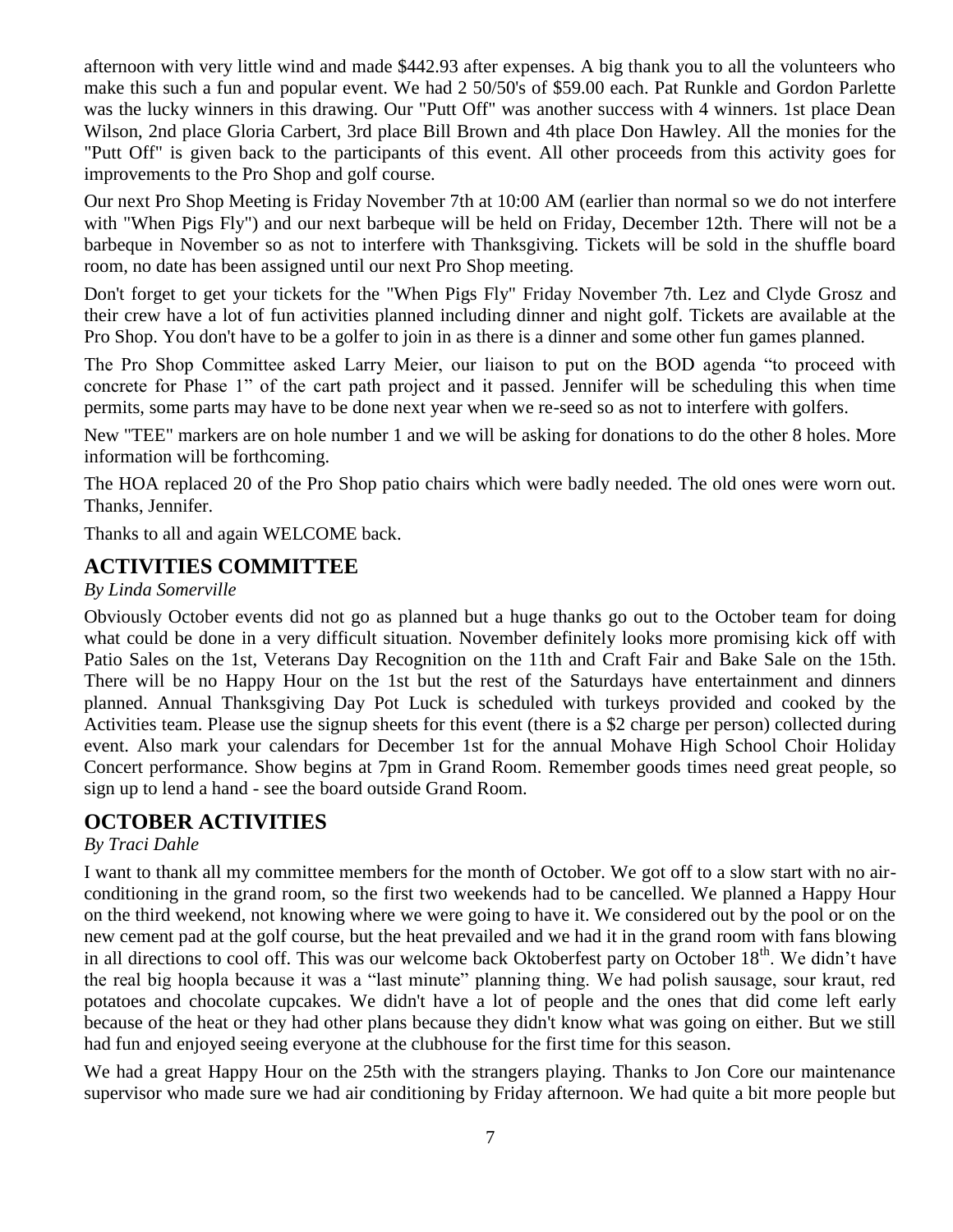not the usual because they didn't hear we had the air going on time.

We were missing a bunch of people this Halloween compared to normal this year. It is usually close to being sold out, but with the confusion and air problems some people just didn't buy tickets not knowing what to expect. But we had a great time with a good band and a lot more dance floor. There were great costumes and some really great spaghetti and a great meat sauce. We had a fun dessert with hand painted faces on clear cup green vanilla pudding and Oreo crumb's for the hair.

Thanks to everyone who helped decorate the grand room. Good job, people really liked the look. Also to everyone who cooked and cleaned up during our short month, I really enjoy working with all of you. It takes a great group to make things like this happen.

Thanks guys, Dean and Emma Lee McDaniel, Dean and Nancy Wilson, Paul and Anita Lang, Verril and Shirlene Small, Mark and Joyce Young, Bill and Maggie Brown and our two judges for Halloween, Irene Albers and Joy Barrett. Best Original Couple Ralph and Karen Palmer; Best Toga Couple Dean and Emma Lee McDaniel; Best Dressed Woman Mr. Jerry (Geraldina) Fry and best Group (dressed as bumble bees) We didn't get all the names down sorry. Also thanks to the people that donated gifts to Happy Hours and the Halloween Dance; Mark and Joyce Young local realtors in the park and Dwight and Angela Howe from Howe Construction. They live in the park on lot #65. He is a local licensed contractor who can do work on your park model, including adding an Arizona room.

Thanks again we couldn't have done it without you, Ken and Traci Dahle

# **NOVEMBER ACTIVITIES**

Just a heads up for some up and coming November Activities. Mark your calendars for the Riverview Yard sale November 1st. If you are new this is where anyone in the resort that signs up at the club house can put things outside to sell. The activities committee will put an ad in the newspaper. The resort residents can start shopping at 8:00 A.M. and the gates to the resort will be open to the public from 9:00 A.M until Noon. Then at 1:00 anything that people want hauled away and donated to people in need, leave your stuff out and it will be picked up by a group and donated.

#### **Craft Fair: November 15th**

If anyone is interested in renting a table for the Craft please contact Mary Bowden 505-860-7797. If you are new in the resort, we have a yearly craft fair where anyone in the resort can sell their crafts, holiday candy anything you want you pay a certain price for a space. We also allow outside vendors in the resort to rent tables so there is a big variety of shopping goods sold. And the activities committee puts an article in the newspaper for this so outside people come and shop also. There is also lunch for sale during the day.

#### **Bake Sale Fundraiser**

During the craft fair we have a big table where there are many baked goods donated and sold during the craft fair. If you are a good cook and love to make cookies, cakes, breads, pies and candy. Just make what you want package them in dozens or smaller and you can price them or we will do it for you.

Bring your baked goods down to the Club house between 7:00 and 8:00 A.M. and drop them off, we have volunteers that sell them during the day and the money goes to a project at the golf course.

### **RIVERVIEW BOWLING**

#### *By Art Engen*

Welcome back everyone! The new season is here and time to join your favorite activity for the exercise and fun that is to be had this winter. It can be tennis, pickle ball, golf, horse shoes or any number of things. The key is to get out and meet all the wonderful neighbors and enjoy yourself.

We have a handicap bowling league for the Riverview Resort, and we are in need of subs. So come join us on Mondays at 10:00 am (Arizona time) at the Riverside Casino.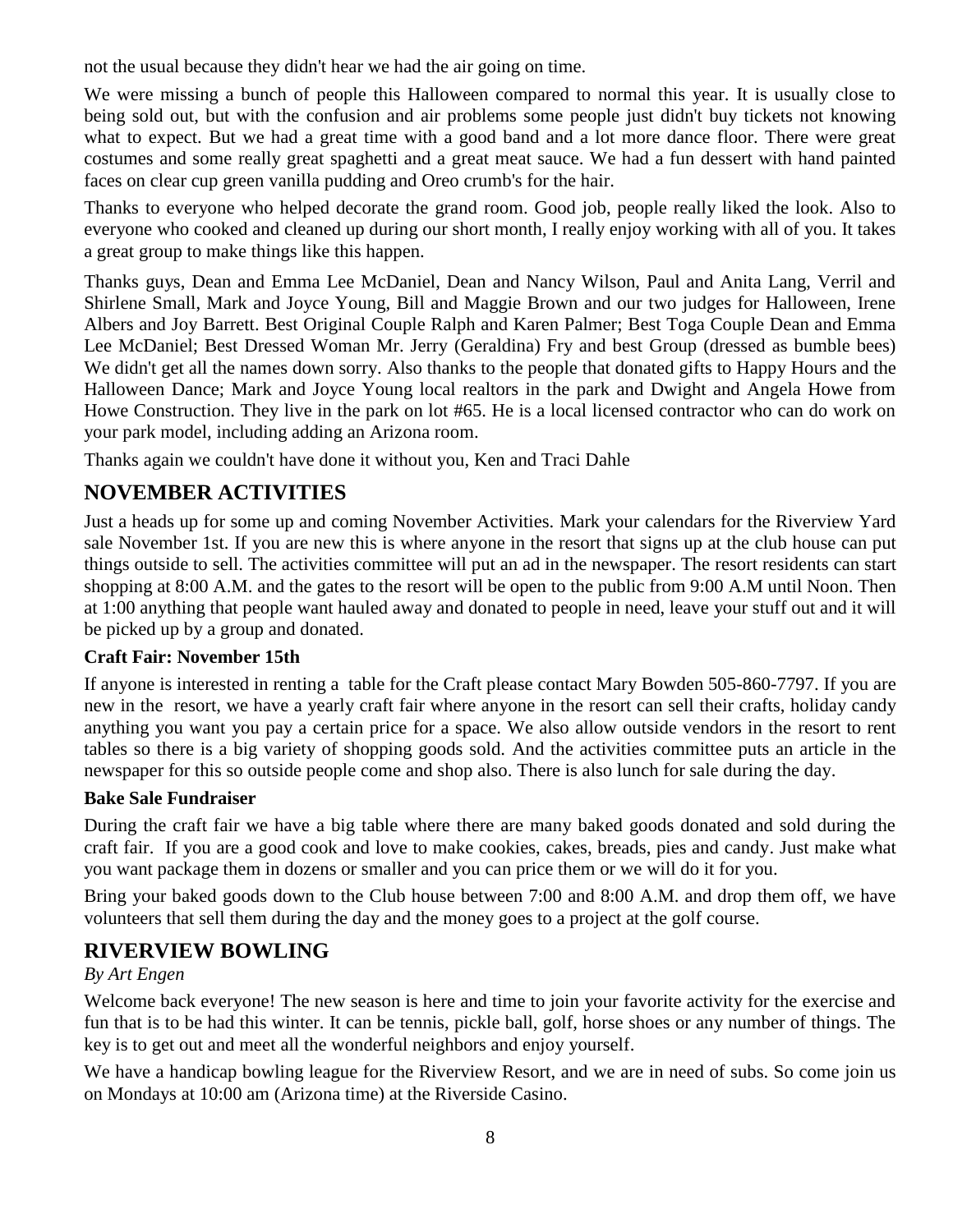If you have bowled in the past, or would like to try, please call one of the officers so we can arrange teams. The season has already started and we are in the  $3<sup>rd</sup>$  week.

There is a 3 way tie for  $1<sup>st</sup>$  place with Manila Kids, Rock n Roll and Rowdy Bunch all with 6 wins and 2 losses.

Following them is another 3 way tie with Alley Cats, Jimmy's Jokers, and Slippery Sliders with 5 wins and 3 losses. Another 3 way tie is WD forty, Aces, and O'leary's

With 4 wins and 4 loses. Behind them the Hits and Misses, Coyotes, and The fire Balls with 3 wins and 5 losses.

The last threesome and bringing up the rear is Whatever, Gutter Dusters and the June Bugs. June bugs have a good excuse for being last as their team just got started.

There is no excuse but hard work and bad luck for the Gutter Dusters and Whatever.

The nice thing for us is there is no way to go but up. Watch out here we come, GRRRR

*Art Engen 928-758-8030 Mel Maritz 928-704-6649 Carol Sanders 509-220-2250*

### **GOLF ASSOCIATION EVENTS**

*By Doreen Hansen*

#### **Men's Day**

Wednesday, Oct. 22 1st Place: Larry Meier, Jon Laughlin, Jerry Singleton, Gordon Parlette 2nd Place: Ron Hansen, Jerry Fry, Dean Willson, Dennis Davies 3rd Place: Bob Soby, Bill Brown, Leo McMann, Doug Erickson Long Putt: None KP: Larry Meier (#9), Jon Laughlin (#3) **Mixed Scramble** Thursday, Oct. 23 1st Place: Doreen & Ron Hansen, Dave Scott, Phyllis & Steve Wilburn 2nd Place: Bill Robinson, Darlene & Virgil Symes, Jon Laughlin, Norm Lykken 3rd Place: Gloria & Jerry Carbert, Dave Acteson, W.D. Allen, Marian Grigoni Long Putt: W.D. Allen Women's KP: Norma Hansen - Men's KP: Bob Soby Men's Day, Wednesday, October 29 1st Place: Harold Bouse, Dennis Davies, Milt Miller, Ron Pajak 2nd Place: Rich Keana, Bill Brown, Leo McMann, Doug Erickson 3rd Place: Jerry Carbert, Terry Oberst, Tom Bighaus, Larry Gaisbauer 4th Place: Bill Robinson, Gordon Parlette, Bill Sharp, John Montgomery Long Putt: Garth Luer - KP: Doug Erickson Scramble, Thursday, October 30 1st Place: Sally & Bob Soby, Sharlene & Ron Pajak, Dave Scott 2nd Place: Gloria & Jerry Carbert, Maggie & Bill Brown, Don Hawley 3rd Place: Larry Meier, Norma Hansen, Debbie Evans, Charles Simmons 4th Place: Tom Bighaus, Phyllis & Steve Wilburn, Norm Lykken, Milt Miller 5th Place: Gordon Parlette, Darlene & Virgil Symes, Emmet Moberg, Tom Cornwall Long Putt: Harold Bouse Women's KP: Patty Fry -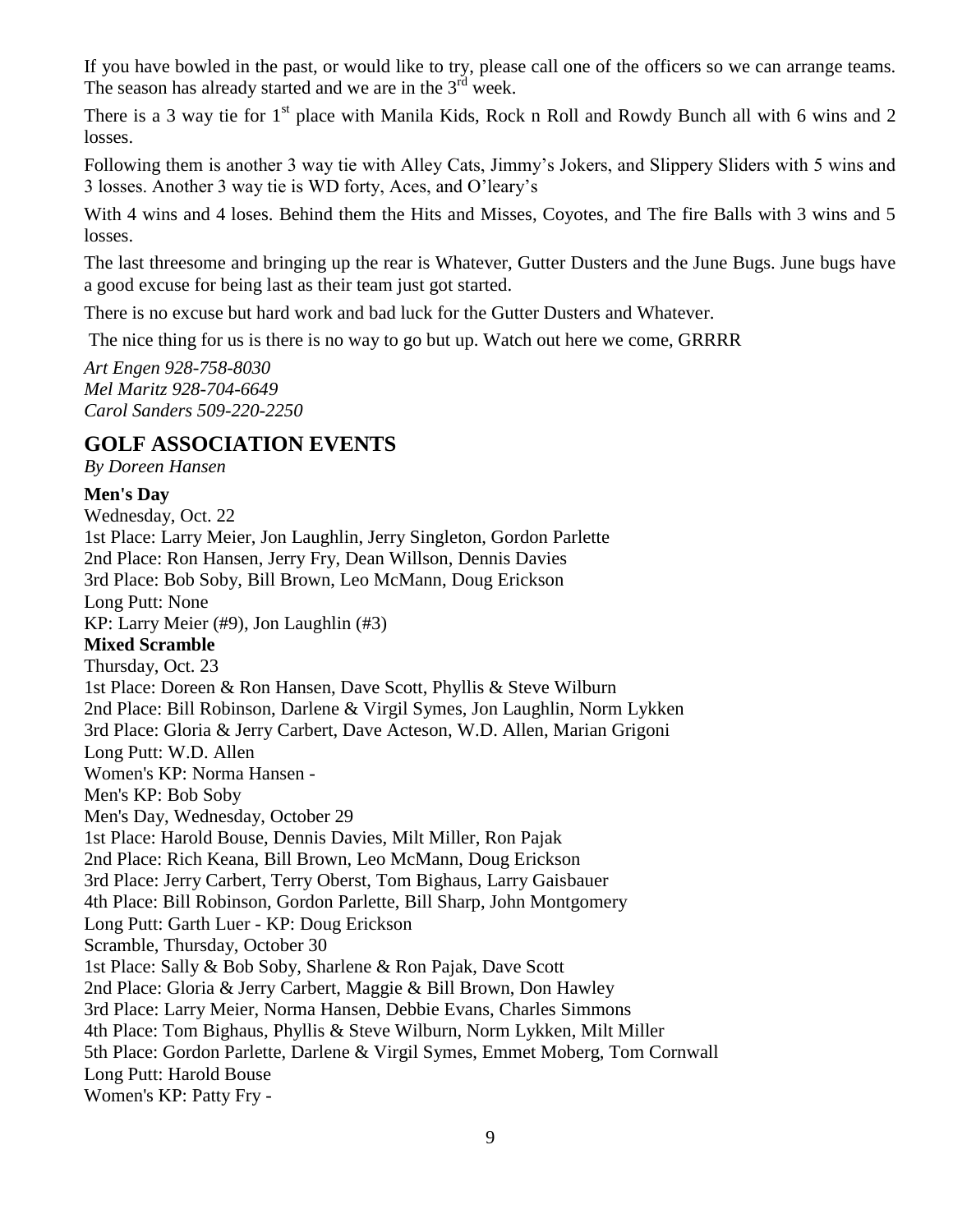## **WHEN PIGS FLY**

*By Les Grosz*

Warning: Pigs will be Flying on Nov. 7 at the next cart path fundraiser. This will be a glow ball night tournament. Stop in at the pro shop now and sign up. We still have plenty of room. The cost is \$20.00 for the golf and dinner. The fun starts at 4:00 pm with putting & chipping contests.

We have added a floating hole-one contest along with 50/50, door prizes & more. Non golfers can purchase dinner for \$5.00 at the pro shop. We'll have you squealing with laughter.

# **STAND UP AND VOTE**

*By Jerry Hartman*

As you may know or are about to find out, We are on a mission to try to get a 75% or more voting turn out for the election 2014- 2015 concerning our CCRs, an acronym for COVENANTS, CONDITIONS AND RESTRICTIONS.

With all of the arduous and tedious hours spent by the present and past Boards in reforming and verbalizing our CCRs to meet standards by which we choose to live, we have not totally articulated the precise verbiage of our intentions. Our legal advisor has re-scripted some of our rules to meet upto- date standards of all Arizona HOA rule standards that can only be interpreted in the manner that they are intended.

We do need to get out and vote this election to improve our CCRs!

Especially this election!

You've got my CCR vote. Have I got yours?

# **CC&R PROPOSED REVISIONS EXPLAINED**

*Submitted Governing Documents Committee*

As you must know by now, the proposed seventh revision of the Association's CC&R's failed to pass in this last election due to an insufficient number of ballots being submitted. Because our Association is exposed to potential liability for having documents that are not in compliance with Arizona association law and case law, both the Election and Governing Documents Committees have committed to bringing the CC&R's forward for another vote during the next election cycle next year. In that effort, it is thought that we should address some of the concerns that have been raised regarding this revision and the process. The concern we will try to address this month is:

WHY ARE WE BEING PRESENTED WITH AN "ALL OR NOTHING" PROPOSAL? IN THE PAST WE HAVE BEEN ABLE TO VOTE ON EACH SEPARATE AMENDMENT.

To answer this question, we have to understand the reason for even considering any change to not only the CC&R's but other of our important governing documents. The question is correct that in the past, many changes have been proposed and passed on a "piecemeal" basis. It does not take any person familiar with our large variety of governing documents long to recognize that we have what could only be kindly called a "crazy quilt" of governing rules, policies, and procedures. While it is admitted they may have been passed with good intentions, there does not seem to have been much attempt to be sure that each revision was consistent with ALL other existing governing documents, to say nothing of being sure they were always consistent with current Arizona statute and case law. To be fair, some coordination has taken place in the past, but with such a large number of directors and association secretaries being on the Board and with changes in staff and administration over the years, a lack of continuity is bound to occur.

The Association's purpose and request to Attorney Shaw was and is to bring all of current governing documents into concurrency with Arizona Association statutes and case law. In addition, we would like to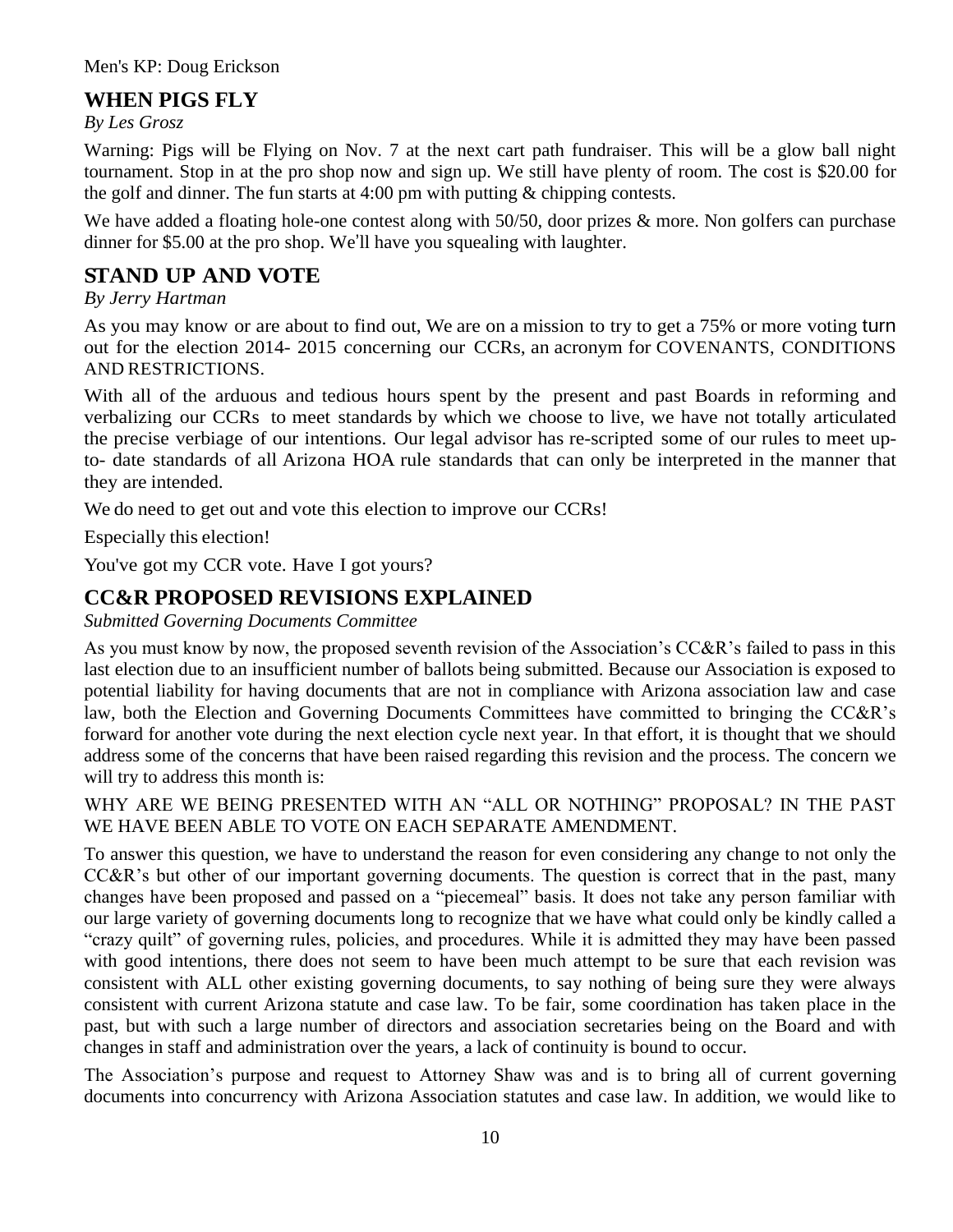be sure all of our policies are not only consistent with Arizona Association Law and related case law, but consistent with all of our other governing documents. With that direction to our attorney and his drafting of CC&R's to accomplish this challenge, we have to ask, "Would our members being able to approve the changes they like and then not approve the ones that they don't accomplish that task?" Allowing our members to select the changes on an article by article basis would only continue the "crazy quilt" style we currently have. After all, the reason for this effort is to have an attorney bring our documents up to date with current Arizona Association Statute and Case Law. To present his recommendations in a "buffet style" of selection seems counter intuitive to the intended request made of the attorney. The attorney is asked to draft the entire document to be consistent within the current association laws, both case law and statutes. The document cannot possibly conform to that directive, if only a portion of the proposed changes are approved. Also, it seems well documented that if voters do not fully understand a proposal item, they will just vote against it, thinking that is the "safe" alternative position.

There has to be some level of trust in moving forward. At the March  $21<sup>st</sup>$  open meeting in the Grand Room, Attorney Shaw made it very clear that he "Owns" the proposed CC&R changes. The changes to the CC&R's have been primarily proposed and written by our attorney as he works, in his own words, for all the members of our Association to ensure that our documents follow Arizona Statutes and case law. A change to the 75% return votes to amend the Declaration (CC&R's) to 67% was recommended by our Attorney but not required by Arizona Statutes. It is our hope that, if you have any questions regarding the proposed changes, that you will contact a member of the Governing Documents Committee or just leave your written question at the office. If you want a "Redline" copy that identifies the nature of the proposed CC&R changes, just make a request at the office and they will produce a copy for you. We will be addressing other concerns that have been brought to our attention in future newsletters.

NOT YET APPROVED

### **Regular Board Meeting Minutes**

*Minutes attested to and respectfully submitted by: Leo McMann, Association Secretary*

#### **Tuesday, October 21, 2014**

Vice President Gene Clipperton called the meeting to order at 09:00 AM. Present at the meeting: Gene Clipperton, Leo McMann, Traci Dahle, Larry Meier, Karen Schlichte, and Terry Oberst. Ed McKeon was absent. Jennifer Myers, Administrator. 65 Association members.

#### **Board Update/Comments:**

Gene Clipperton and Traci Dahle welcomed everybody back.

#### **Comments to the Board**:

Gerry Hartman, Lot 547. I am on record for being an advocate for volunteers and volunteering. Though I greatly appreciate all of our volunteers, I have admiration for our elected volunteer board members both past and present. They endure the slings and arrows of disgruntled, irate and sometimes confrontational residents but continue to carry on governing the situations of RV without prejudice. As a whole, I thank all of you who volunteer. However, friends are friends and business is business. Take nothing personal. As of 2013 I have renewed confidence in our BOD. They have shown fiscal responsibility and credibility. In 2012 they raised the HOA dues to \$170 with a trial version of 1 year and promised to return to \$165 if we could operate without the increase. 2013 we reverted to our present dues. Although \$5 wouldn't hurt most anyone, a promise made is a promise kept. We have had \$1,000,000 in reserves, impressive to me. Before taking any major projects we now turn to engineers or specialists. The days of 'let's make a deal' hopefully are over. Let's make a practical deal. Ask yourself 'why is there not enough money to do it correctly the first time,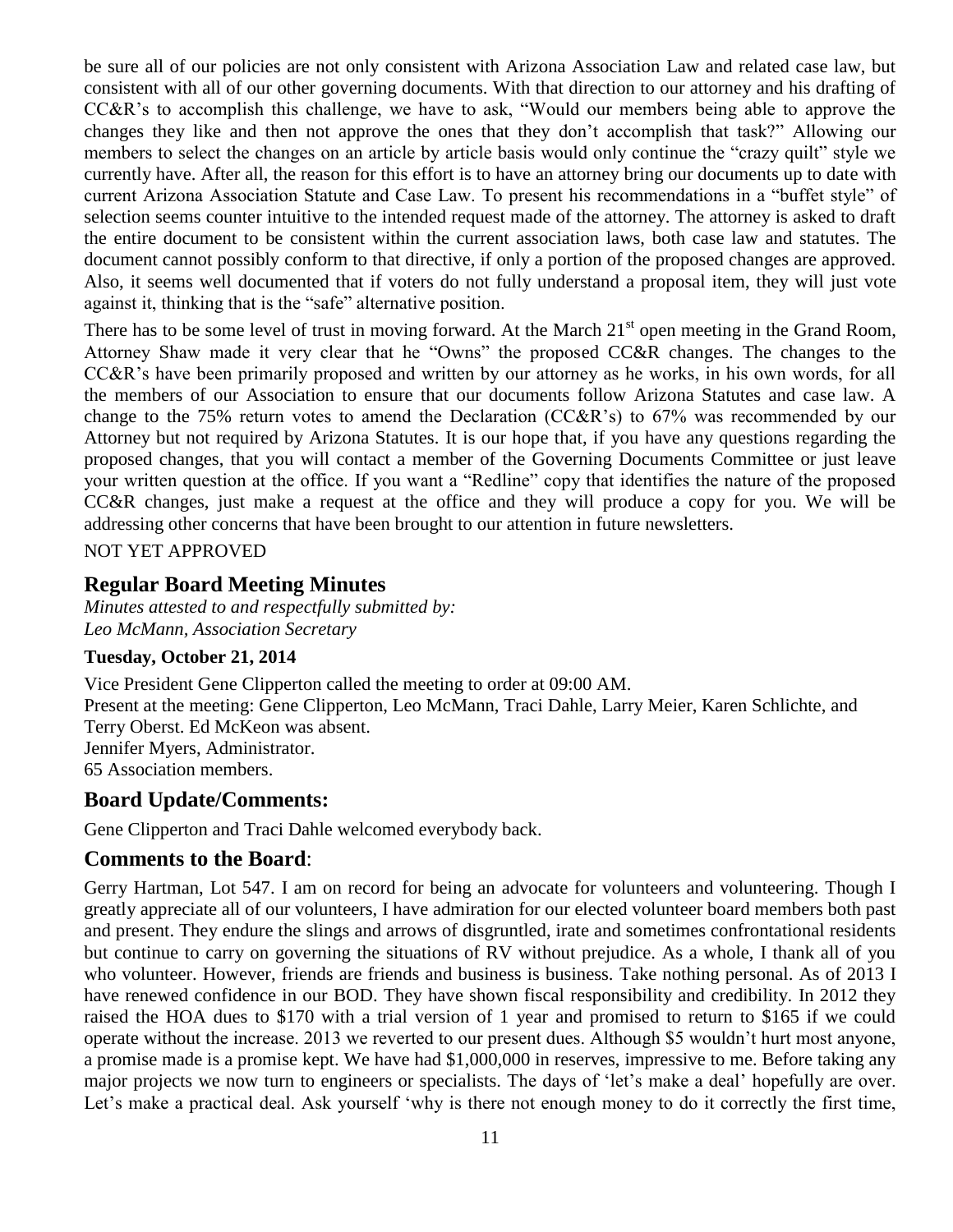but plenty of money to do it over'. We can no longer allow ourselves to be intimidated by the price of doing business. They have found a HOA legal firm to help reconstruct our CC&R's (Covenants, Conditions and Restrictions) to interpret our CC&R's in the manner we intend to convey. In case you didn't know, CC&R changes and additions can only be changed by 75% or more HOA vote participation of our HOA members voting for or against the changes in an open election. They will only be passed with a 51% or more vote from those 75% HOA members who have participated in the HOA election. You may know that in our last election that the restructuring of the CC&R's did not pass because we only had a 70% turnout of HOA voters. However of those eligible voters, 90% voted to pass the CC&R changes. We only missed the turn out by 35 non voter participants. So get out to Vote in this election. Again thank you, all of you volunteers for your diligent work. Check out our website at **riverviewrvresort.net**.

Nancy Taylor stated a resident was harassing her when she was walking her dog near the golf course. She also stated the maintenance people did not clean up the area after trimming a tree in the common area.

Mary Bowden, Lot 420 announced Craft Fair is being held on November 15. Traci stated she would like to have any bake sale items by 8:00 AM that day.

### **Correspondence:**

David Lenske, Lost 472 requesting the BOD approve his 24' motorhome.

Sally Barrow, Lot 404 requesting a display of the 500+ Christmas Stockings made by volunteers this summer. These stockings are for soldiers in the Middle East and/or in hospitals or on ships.

### **Reports:**

#### **Administrator Jennifer Myers' reported:**

Welcome back! It has been a very busy summer with a lot of projects happening.

First of all, there has been confusion about when and how the palm trees are trimmed. We don't begin to cut them until after the pods begin to sprout which is usually late June or early July. If they're trimmed before the pods sprout, then the job has to be done all over again. We realize that it usually makes a mess and I apologize for that, but this summer was very unusual. At one point we had 3 maintenance employees that certified on the lift. Two of those employees are no longer employed here, therefore at the beginning of this summer, there was only one employee certified. As most know, he had an accident and injured his arm and could no longer do the trimming. Another employee, Tony, stepped up and got his certification so we could finish the trimming. This was his first experience with trimming palm trees, so yes, it was slower going. That put us behind on the project. We also changed the way the trimming was handled. In the past, staff only cut the association trees and the residents trees that were paid for ahead of time. This year, that was changed and we cut every single tree. Some were in locations that we could not reach with the lift and had to hire a landscaper to actually climb the trees. Some residents prepaid, but some we have to send out invoices. So that also added time to the project since there were more trees to trim.

EPCOR Water Company required us to have a backflow prevention system installed for our water system. That was completed and is located near the Proshop parking lot. The entire resort was without water for almost a day, and I apologize for that, but it was a situation beyond our control.

A new maintenance utility vehicle was purchased and some of the equipment (golf carts) that we previously used was sold.

The following is a list of projects that were completed this summer:

Lighting on Jacarta, lighting on the steps going from the clubhouse to the tennis courts, some wall painting, the gate at the RV storage was painted and the mesh was taken off. This keeps it from being so heavy and the wind causing damage. The indoor and outdoor spas were refinished, we had several electrical pedestals that were replaced and I believe there may be a few more left to do. A new sound system was installed at the Proshop lounge; a concrete golf cart parking area was installed near the patio at the Proshop. We are still in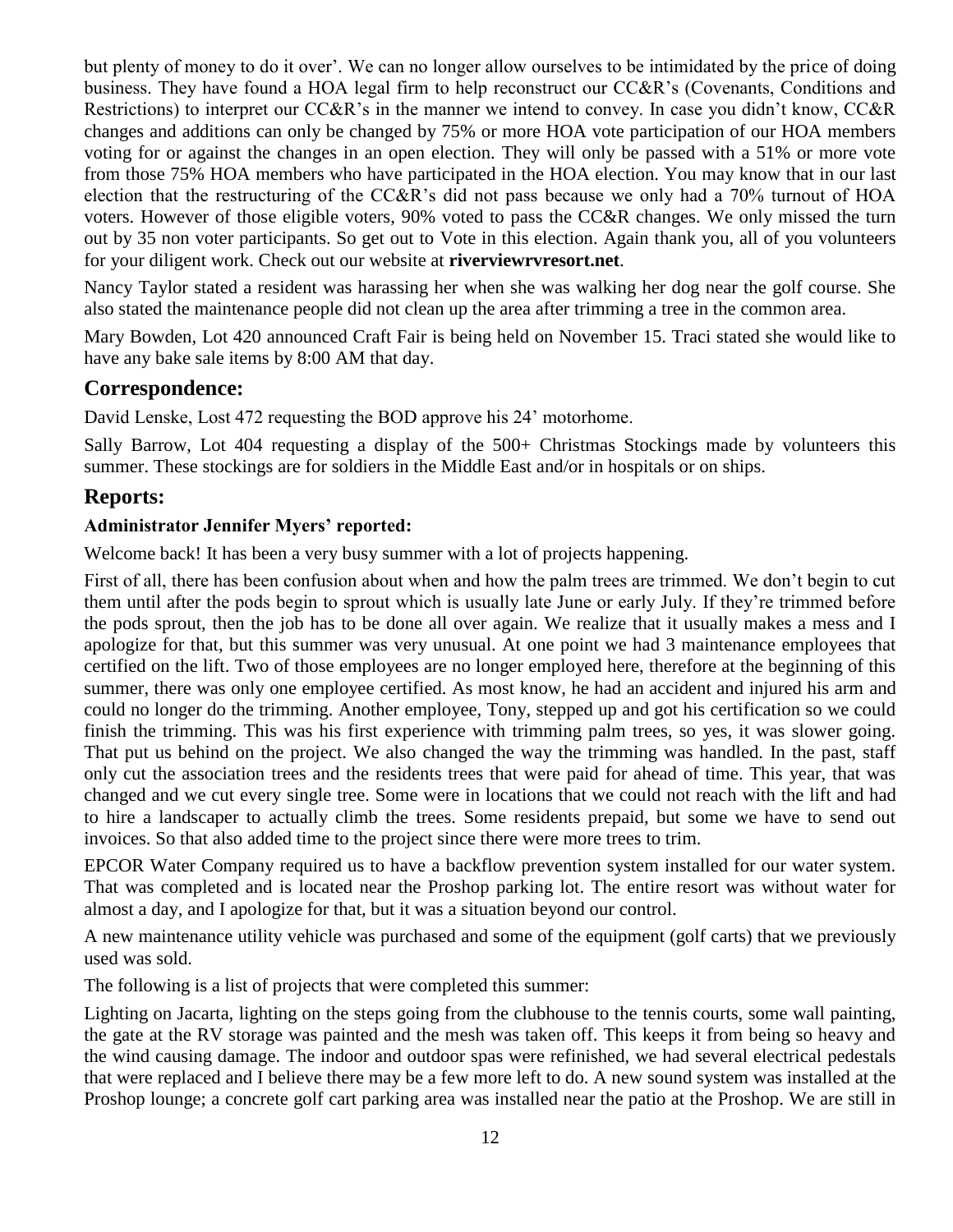the process of researching alternative material for the golf cart paths. A recirculating pump that is timer activated, for the hot water system was installed at the clubhouse. The Riverview website is up and running but documents are being finalized and will be updated. You can also check the website for activities and be sure to check the manager's updates section for important information, such as any interruptions to water or electrical, road or parking lot closures, etc.

Recycling bins are currently being placed around the resort to find out where they're best utilized. Blue is for garbage and green is for recycling. Karen will report more on this.

When the roof project is complete, we will be doing some landscaping improvements. Plans are to remove some of the grass on the exercise room end, and replace it with landscape rock to match what is already there.

And finally, the big project, the roof. As most know, the entire clubhouse roof is being replaced. A roofing consultant was hired and is overseeing the job to make sure everything is up to code. Several AC units are also being replaced.

I hope everyone enjoys the activities this season and hope to make it another great one!

**Treasurer Report reported by Karen Schlichte**. As our year is winding down I will be reporting on how we look compared to our year end budget. I hope with this report you can understand somewhat better than the income and expense statement cash flow report. Our HOA and RV storage information is through the month of September. Our non-assessment income was over our budget amount by \$19,991. We collected on a past due resident by a sheriff sale, and we took in more on the Internet income and vendor commission than we planned on. Our expenses were under budget by \$7,451 and our utilities were over budget by \$4,658 which was reflected in our sewer costs. Our grounds care was under budget by \$5,889 which was reflected in the maintenance of our water lines. Maintenance expenses were under budget by \$15,329. Areas that were under budget were our building maintenance, janitorial supplies and electrical services and supplies. So the total expenses for the year are under budget by \$14,808. Our reserve balance is \$966,888. Our monthly contribution and interest income was \$11,960. Expenses for September were \$38,591. \$5,005 went to roof consulting, \$14,512 was the cost to refurbish the indoor and outdoor spas, \$5,174 was for the replacement of electrical pedestals, \$6,500 was the deposits for moving the gas lines on the roof and \$7,400 was to replace two golf carts. The two that were replaced are being used by the HOA maintenance personnel. The golf course income was over by \$23,349. We have exceeded our year budget for membership nonresident, membership punch cards and resident green fees. We need another \$10,000 to make our year end budget on resident membership and \$300 for nonresident punch cards and \$6,571 for nonresident green fees. We have three months to do this. We have until the end of the year to make the budget amount on personnel expenses, utilities and grounds care. The reseeding costs have not all been included. The overall budget for the golf course now looks better than in past years at year's end.

#### **Committee Reports**

Dean Willson, Lot 247 Maintenance/Landscape Committee

You have probably noticed new large terracotta pots in the two archways at the Kobe gate. Our next step with the help of Park Maintenance is to mount metal artificial desert foliage into each pot to complete the appearance and to withstand the wind.

John Core, head of Maintenance, walked with us to inspect the trees planted in the last two years to determine their condition, needed replacements and necessary maintenance. We recommended that: 40 trees need better support by placing 3 steel fence posts around each tree and securing with coated wire to a loose cushioned ring at a proper height about the tree. 23 young trees on the golf course needed a protective sleeve placed at ground level so prevent bark damage from grass trimming. Six are dead or missing, and the remaining 17 now have the required protective sleeves. Otherwise, 13 trees planted in the last two years have died primarily from wind damage and need to be replaced.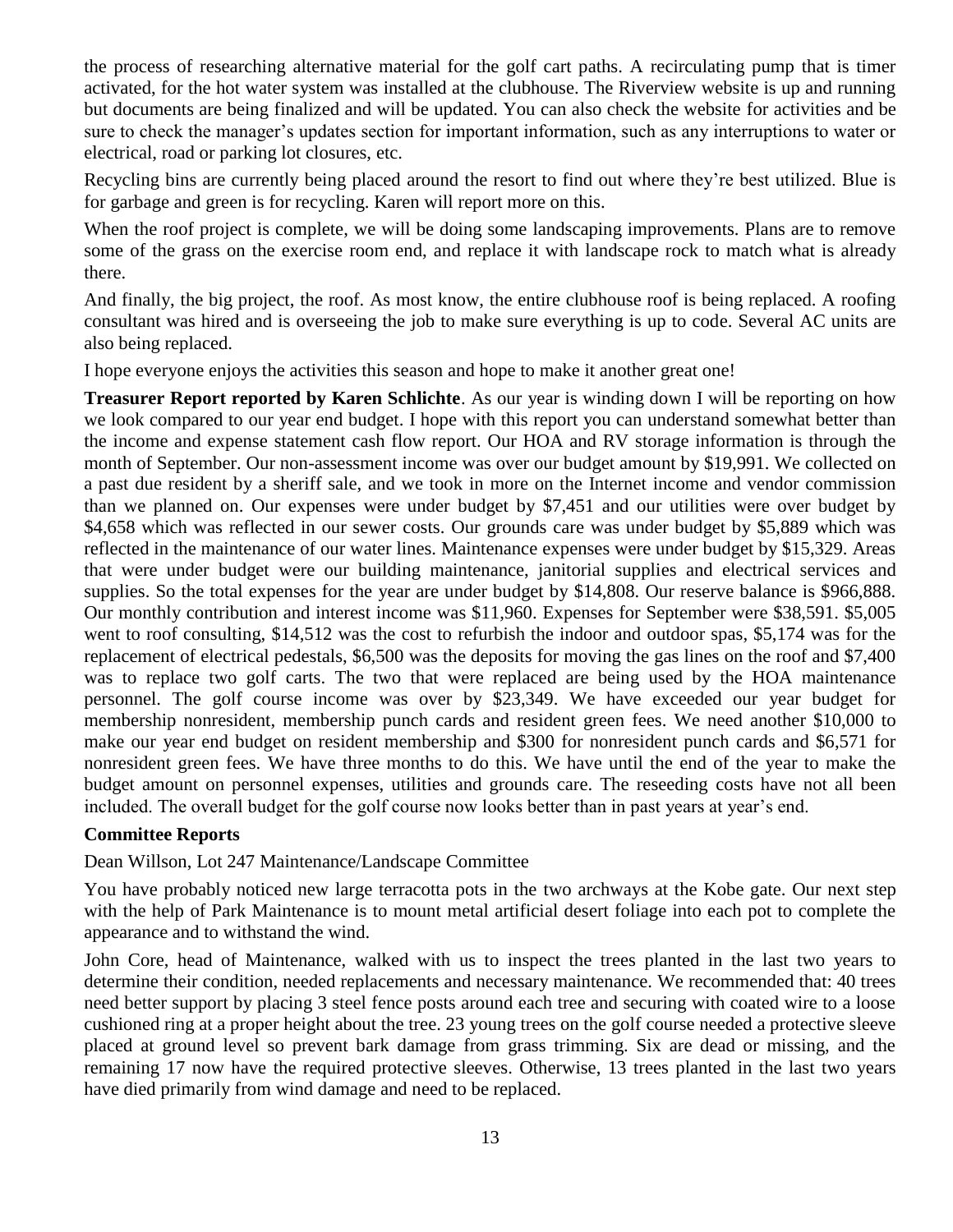Volunteers are needed on Friday January 9, 2015 to clean dead foliage and trash from the barranca and outside the park wall. In thanks, our committees members will fund lunch for these volunteers and their significant others at the Golf Course Pro Shop lounge.

Our committee plans to exercise the water main valves on Friday February 6, 2015. This action is required to ensure these valves do function when needed. Park Maintenance staff repeats this action again during each summer.

NOTE: If any resident sees need for resort maintenance, please submit the "RESIDENT COMMENT FORM" to the Resort Park Office, Our committee meets next at 10 am on 3 November 2014 in the Pro Shop Lounge.

Ken Dahle, Lot 413 Pro Shop Committee

The parking area for the golf cart parking was completed and looks very good. We are now asking the BOD to continue all of Phase 1 in concrete as we have the funds to fully pay for the completion. These projects are made possible by your support of the "Barbeques" and night golf activities. The next barbeque will be held this Friday starting at noon. If you have not bought your tickets they will be available this Tuesday and Thursday in the shuffle board room from 1:00 to 3:00 pm and all the time at the Pro Shop. The cost is \$5.00 each if you buy them early or \$7.00 at the door. Our next function will be on November  $7<sup>th</sup>$ , "When Pigs Fly", a late afternoon and early night golf tournament, with lots of fun activities and of course, food. The cost is \$20.00 per person and includes dinner. The HOA replaced some of our worn out chairs at the patiothanks Jen. It was mentioned that the A/C does not work well in the Pro Shop Lounge when it is hot and Jen said she would have John, our Maintenance Supervisor to check it out. Some new "Tee" markers were donated and being used on hole number 1, and at the recommendation of the committee the colors were updated to what is being used at other courses in our area. Check out and see if you like the new design and let Lee know. The Pro Shop Committee meeting will be held on November  $7<sup>th</sup>$  at 10 AM so not to conflict with the "When Pigs Fly" event. Thanks to all the volunteers who make these things happen.

### **Approval of the Agenda:**

Traci Dahle added agenda item 14.10.08 Add Decoration to Golf Course. Traci Dahle moved to approve the corrected agenda. Larry Meier seconded. The motion passed unanimously.

### **Approval of the Consent Agenda:**

The consent agenda included the Approval of the following:

Minutes of April 15, 2014 Regular Board Meeting

Agenda Item #14.04.01 approval of LaVerne King, Lot 489 to the Finance Committee.

Larry Meier moved and Karen Schlichte seconded the motion to approve the consent agenda as presented. The motion passed unanimously.

### **Unfinished Business:**

#### **New Business:**

Agenda Item #14.04.02 Leo McMann moved and Terry Oberst moved to approve purchase of a Bobcat Skidsteer with attachments at a cost not to exceed \$80,000 plus 10% for taxes, shipping, discounts or financing. The Ingersoll Rand backhoe used to fix water leaks and move trash has been costing more in repairs than it is worth. A new Bobcat can replace this unit plus many attachments are available for other projects. Motion passed unanimously

Agenda Item #14.04.03 Karen Schlichte moved and Terry Oberst seconded to approve the removal of tree/bush from common area behind Lot 225. Traci amended the motion to approve the trimming of the bush after the ACC has approved the patio planned by the owners with Karen Schlichte seconded. Karen and Traci were concerned if the bush was removed it could cause erosion. The amended motion failed with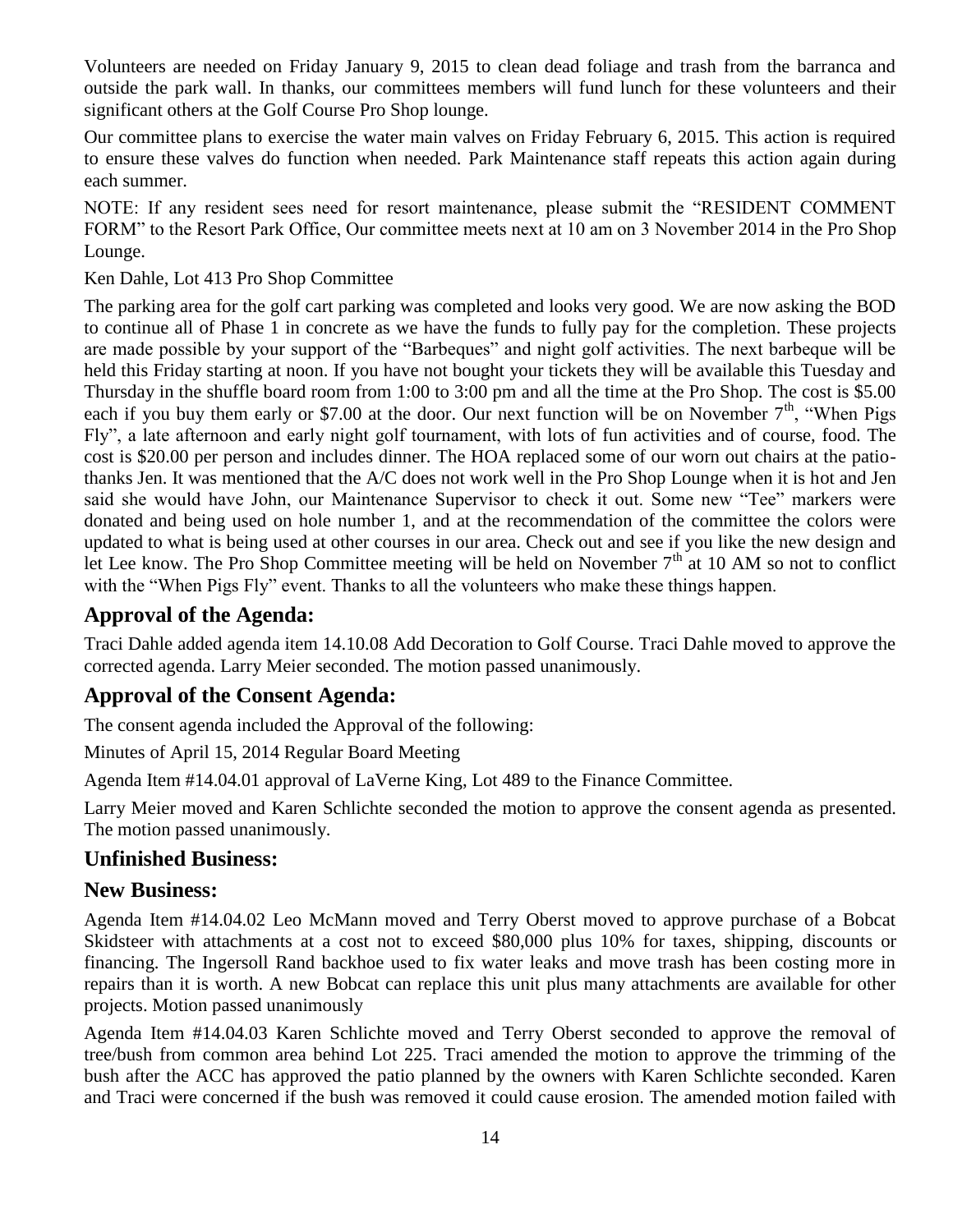Traci Dahle and Karen Schlichte in favor and Larry Meier, Terry Oberst, Leo McMann and Gene Clipperton opposing. The main motion passed with Traci Dahle and Karen Schlichte opposing and Larry Meier, Terry Oberst, Leo McMann and Gene Clipperton in favor.

Agenda Item #14.10.04 Leo McMann moved and Terry Oberst seconded a motion to approve removal of tree from common area next to Lot 59. Motion failed unanimously.

Agenda Item #14.10.05 Traci Dahle moved and Karen Schlichte seconded a motion to approve the replacement of a Developer Palm Tree on Lot 489. Motion passed unanimously.

Agenda Item #14.10.06 Larry Meier moved and Karen Schlichte seconded a motion to approve using concrete for Phase 1 of the cart path project. Much discussion was heard from attendee generally opposing the project. Jerry Fry will check to see if we will be taxed on the project. Leo McMann recommended we continue to research the use a Poly Path for the project. Motion passed with Leo McMann opposing.

Agenda Item #14.10.07 Karen Schlichte moved and Larry Meier seconded a motion to approve using colored concrete for the cart path next to the parking area. Leo McMann suggested just painting a yellow stripe. The motion passed with Leo McMann opposing.

Agenda Item #14.10.08 Tracie Dahle moved and Terry Oberst seconded a motion to add a metal Kokopelli golf statue to the golf course. Motion passed unanimously

### **Director's Comments:**

Gene Clipperton again welcomed everyone back and thanked the ladies that made the Christmas Stockings.

Leo McMann announced Ed McKeon will not be returning to the park until after the first of the year. His wife, Marion, has been diagnosed with breast cancer.

Karen Schlichte said recycle bins are color coded differently than most trash services. The blue containers are for trash and green containers are for recycle.

### **Executive Session:**

Adjourned to executive session at 10:30.

#### **Adjournment:**

Terry Oberst moved and Karen Schlichte seconded, to adjourn the meeting at 11:21 AM. The meeting was adjourned.

| <b>HOA/RV STORAGE INCOME &amp; EXPENSE STATEMENT - CASH FLOW STATEMENT</b> |  |
|----------------------------------------------------------------------------|--|
|----------------------------------------------------------------------------|--|

*Report by: Karen Schlichte Treasurer for period: Sept 1, 2014 to Sept 30, 2014*

| <b>HOA &amp; RV STORAGE</b>              | <b>This Month</b>  | <b>Current Year</b> | <b>Budget Year</b> | <b>Variance</b> |
|------------------------------------------|--------------------|---------------------|--------------------|-----------------|
|                                          | <b>Ending 9/30</b> | to Date             | to Date            | with Budget     |
| <b>NON-ASSESSMENT INCOME</b>             |                    |                     |                    |                 |
| <b>Banking &amp; Investment Interest</b> | \$16.34            | \$200.87            | \$232.50           | $-$ \$31.63     |
| <b>Service Fees &amp; Misc. Revenue</b>  | \$6,721.46         | \$64,745.47         | \$44,722.50        | \$20,022.97     |
| TOTAL NON-ASSESSMENT INCOME              | \$6,737.80         | \$64,946.34         | \$44,955.00        | \$19,991.34     |
| <b>OPERATING EXPENSES</b>                |                    |                     |                    |                 |
| <b>Personnel Expenses</b>                | \$34,158.93        | \$283,853.95        | \$295,572.00       | $-$11,718.05$   |
| <b>Utilities</b>                         | \$45,251.43        | \$373,802.95        | \$369,083.33       | \$4,719.62      |
| <b>Grounds Care</b>                      | \$1,542.72         | \$19,127.29         | \$25,133.33        | $-$ \$6,006.04  |
| <b>Facility Maintenance</b>              | \$2,999.07         | \$30,466.26         | \$44,800.00        | $-$14,333.74$   |
| <b>Recreation Supplies &amp; Maint.</b>  | \$149.92           | \$11,765.93         | \$13,000.00        | $-$1,234.07$    |
| <b>New Assets/Projects</b>               | \$0.00             | \$2,849.00          | \$1,333.33         | \$1,515.67      |
| <b>Administration</b>                    | \$3,715.29         | \$52,602.27         | \$52,266.67        | \$335.60        |
| <b>Member Programs</b>                   | \$0.00             | \$572.50            | \$1,466.67         | $-$ \$894.17    |
| <b>TOTAL OPERATING EXPENSE</b>           | \$87,817.36        | \$775,040.15        | \$802,655.33       | $-$ \$27,615.18 |